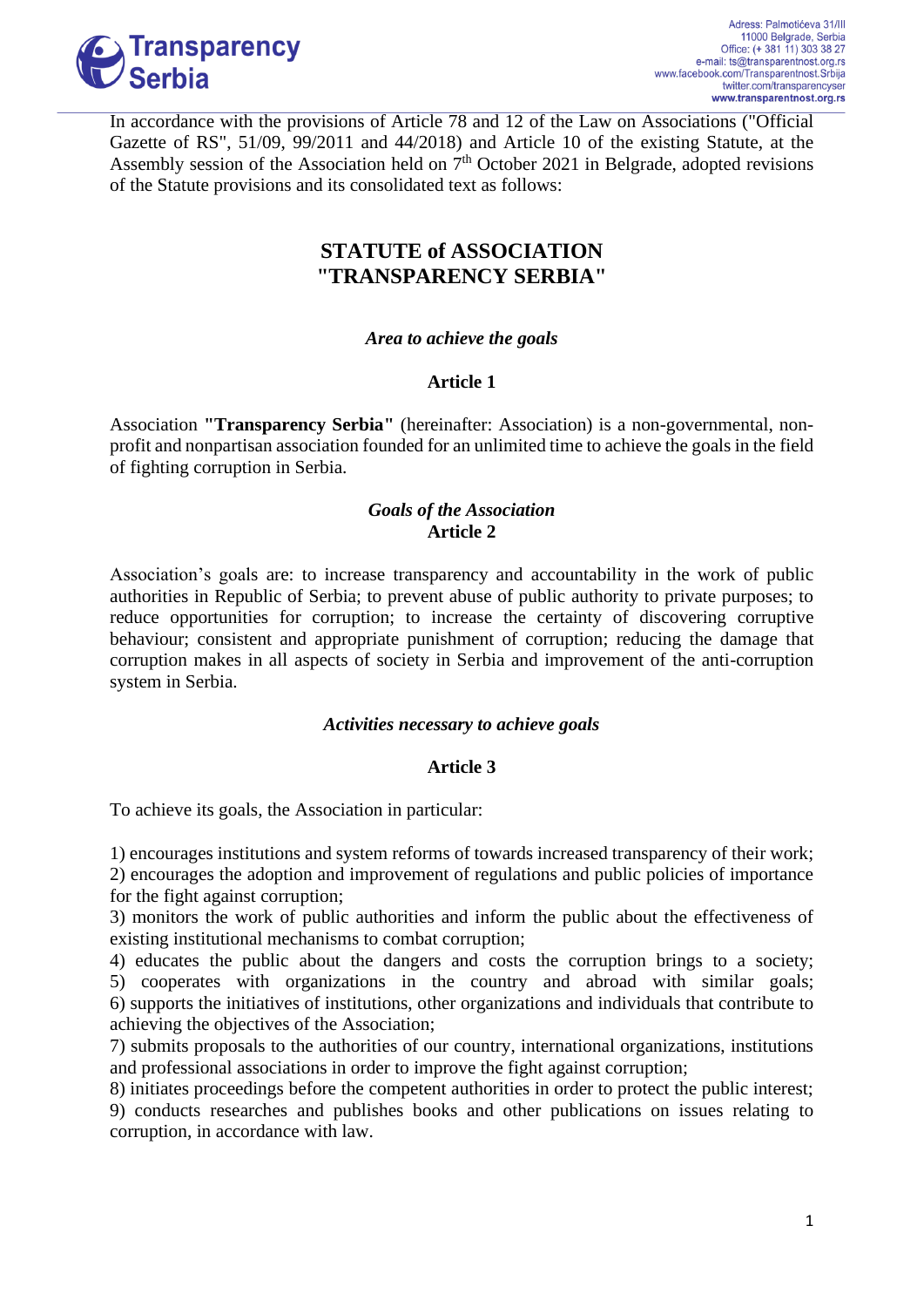

#### *Title and address*

### **Article 4**

Title of Association is "TRANSPARENTNOST SRBIJA".

The Association will use the English title "Transparency Serbia."

The Association uses abbreviated title: "Transparentnost "and "Transparency" in English. The Association uses labels of global movement to fight corruption with the approval of Transparency International, based in Berlin, Federal Republic of Germany. The Association is based in Belgrade.

The Association performs activities on the territory of the Republic of Serbia.

### *The appearance and content of the seal*

### **Article 5**

The Association has a round seal with Association name and place in Serbian and English language.

### *Terms and method of membership and termination of membership*

### **Article 6**

Member of the Association can become any person who accepts the goals of the Association and the principles of work established by the Statute, who contributes to the work of the Association and whose reasoned application for membership is supported by the Managerial Board of the Association or at least one third of the members.

Managerial Board can specify general criteria on the basis of which the membership acceptance will be decided about.

The decision on membership acceptance is made by the majority of the overall number of members of Assembly. The applicant will be promptly notified.

Records of membership are kept and its content is prescribed by the Managerial Board.

### *Conditions for exclusion and suspension of membership*

### **Article 7**

A member may resign from membership by giving a written statement of resignation, which has legal effect from the date of filing.

Membership in the Association may be terminated by exclusion in the case of non-compliance with the provisions of this Statute or with other acts of the Association, operations against the goals of the Association or making damage to the reputation of the Association.

The decision on the exclusion from membership is made by the Assembly, with majority of votes of the overall number of members, based on a reasoned proposal of the Managerial Board.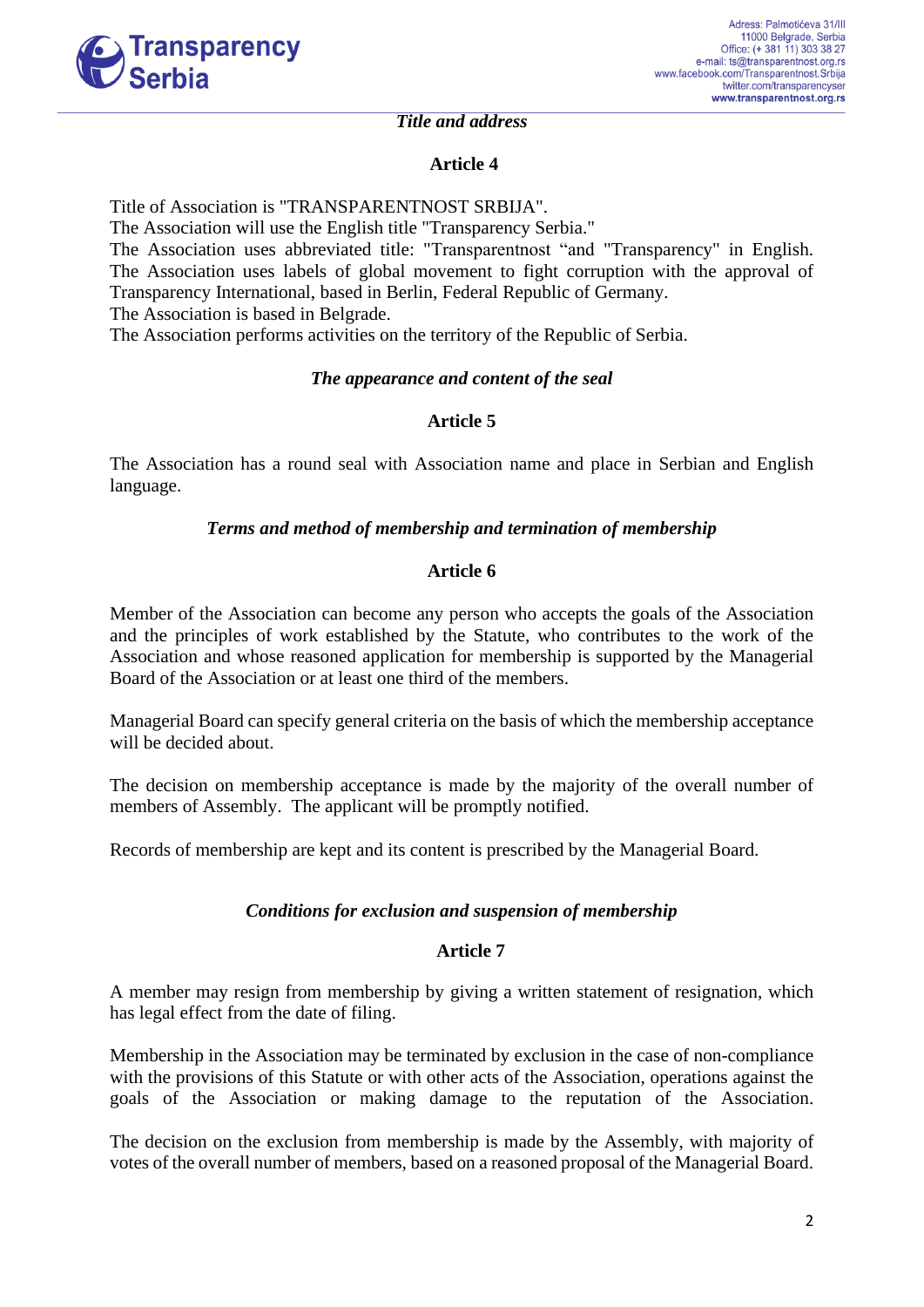

Member should be able to explain the reasons why the proposal is submitted for decision on the termination of his membership in the Association.

On the reasoned proposal of the Managerial Board, the Supervisory Board may decide on the temporary suspension of membership in the Association, until the consideration of the proposal for exclusion at the session of the Assembly.

### *Rights, obligations and responsibilities of membership*

### **Article 8**

Member of the Association shall be entitled to:

1) equally with other members participate in achieving the objectives of the Association; 2) directly participate in decision-making in the Assembly, and through the bodies of the Association;

3) elect and be elected to the organs of the Association;

4) be fully and timely informed about activities of the Association.

Member shall:

1) respect the provisions of the Statute, other acts and goals of the Association; 2) participate in the activities of the Association, in accordance with his possibilities; 3) pay the membership fee, in accordance with the decision of the organs of the Association; 4) preserve the honour of Associations, in particular by representing the views of the Association in cases when acts as an official or member of the Association in relations with

third parties;

5) perform other duties entrusted by the Managerial Board or officials of the Association, in accordance with its competences;

6) keep as confidential information acquired as a member, except when they are published.

### *The internal organization*

### **Article 9**

Bodies of the Association are the Assembly, Managerial Board and Supervisory Board.

The Assembly and Managerial Board may establish other permanent or temporary bodies of the Association, and may elect other Associations' officials and prescribe their powers, in accordance with the goals of the Association predicted by Statute.

While forming new organs of the Association or electing new officials, the Assembly or Managerial Board are obliged to specify the ways of electing and release of members, ways of decision making within organs, as well as rights and duties of officials.

Officials of the Association are members of Supervisory Board and members of Managerial Board.

The function of the representative is carried out by Programme Director, Finance Director and Executive Director of the Association.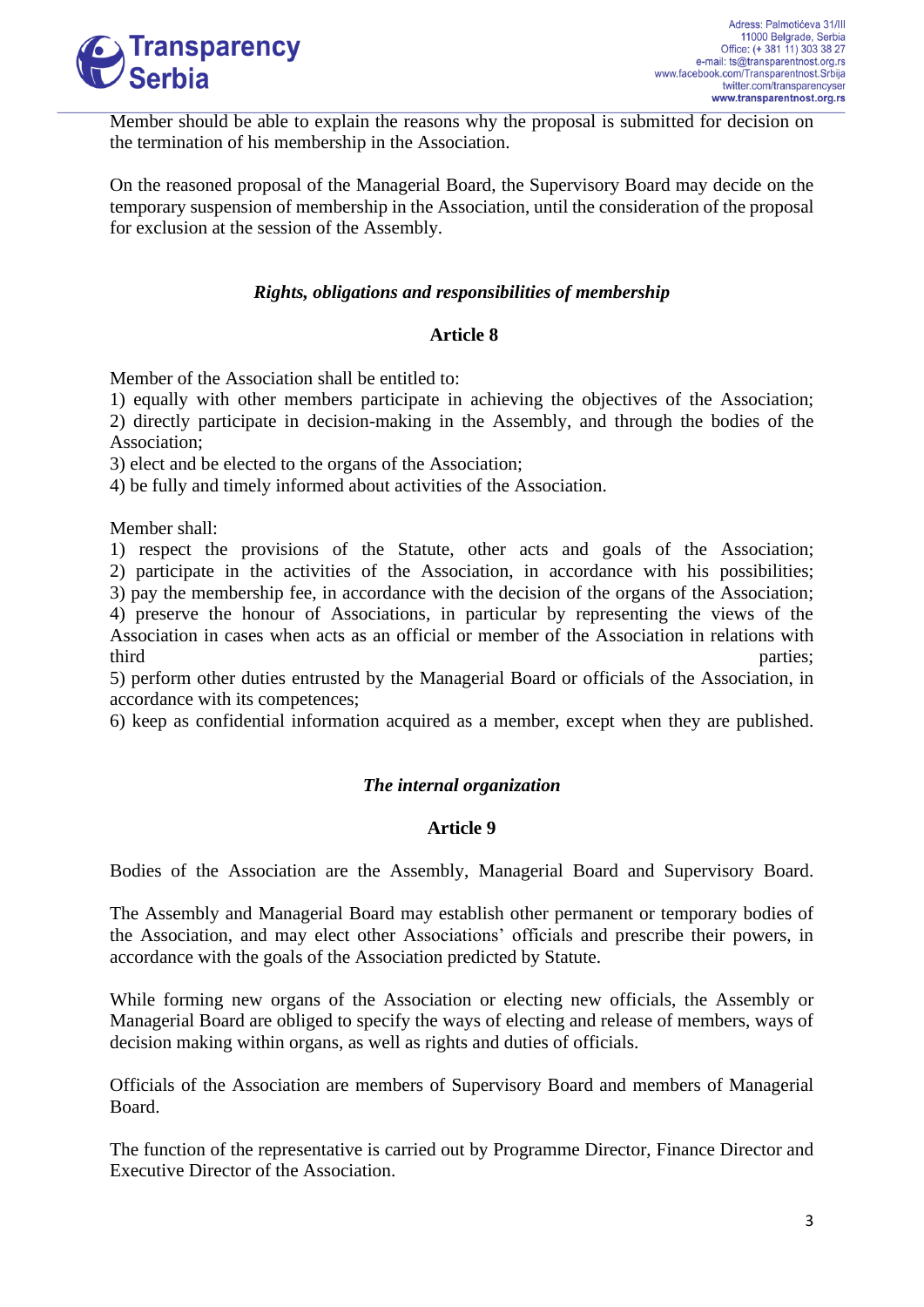

In case it does not elect the officials referred to in paragraph 5 of this Article, the Assembly shall appoint another person from among the members who will perform the function of the representative of the Association.

The official and other representative of the Association is obliged to always clearly state to public, i.e., interlocutors whether he expresses the views of the Association, personal views or acts in a different capacity, except when it is obvious from the context.

The mandate of the official of the Association, whose membership in the Association is temporarily suspended, is also temporarily suspended.

The mandate of the official who resigned in writing form will terminate at the moment of receipt of the notification at the address of the Association for the reception of mail or e-mail.

### *The Assembly*

### **Article 10**

Assembly of the Association consists of all its members.

Meetings of the Assembly may also be attended by other persons upon invitation.

The Assembly meets regularly once a year.

Extraordinary session of the Assembly may be convened upon the decision of the Managerial Board, Supervisory Board or at the initiative of at least one-third of Association members.

The initiative for an extraordinary session must be submitted to the Managerial Board or to the Supervisory Board, in written form and shall contain the issues whose consideration is proposed. The Managerial Board i.e. the Supervisory Board, within seven days of receipt, shall determine the fulfilment of the conditions referred to in paragraph 4 of this Article.

If the Managerial i.e. Supervisory Board determines that the conditions set in the paragraph 4 of this Article are met, it shall accept the initiative and convene an extraordinary session of the Assembly so that it is held within 30 days at the latest. In case the conditions are not met, the initiative shall be rejected and the applicants notified within three days.

The regular session of the Assembly is convened by the president of the Managerial Board, ie the Chairperson of Managerial Board session no later than 15<sup>th</sup> of October annually.

If the Managerial Board does not convene a regular session of the Assembly within the period referred to in paragraph 7 of this Article, the Supervisory Board shall do so, no later than December 15 of given year.

If a regular session is not convened in accordance with the provisions of paragraph 7 and paragraph 8 of this Article, it will be held on the third Friday in December, beginning at 16.30, at the premises of the organization without scheduling.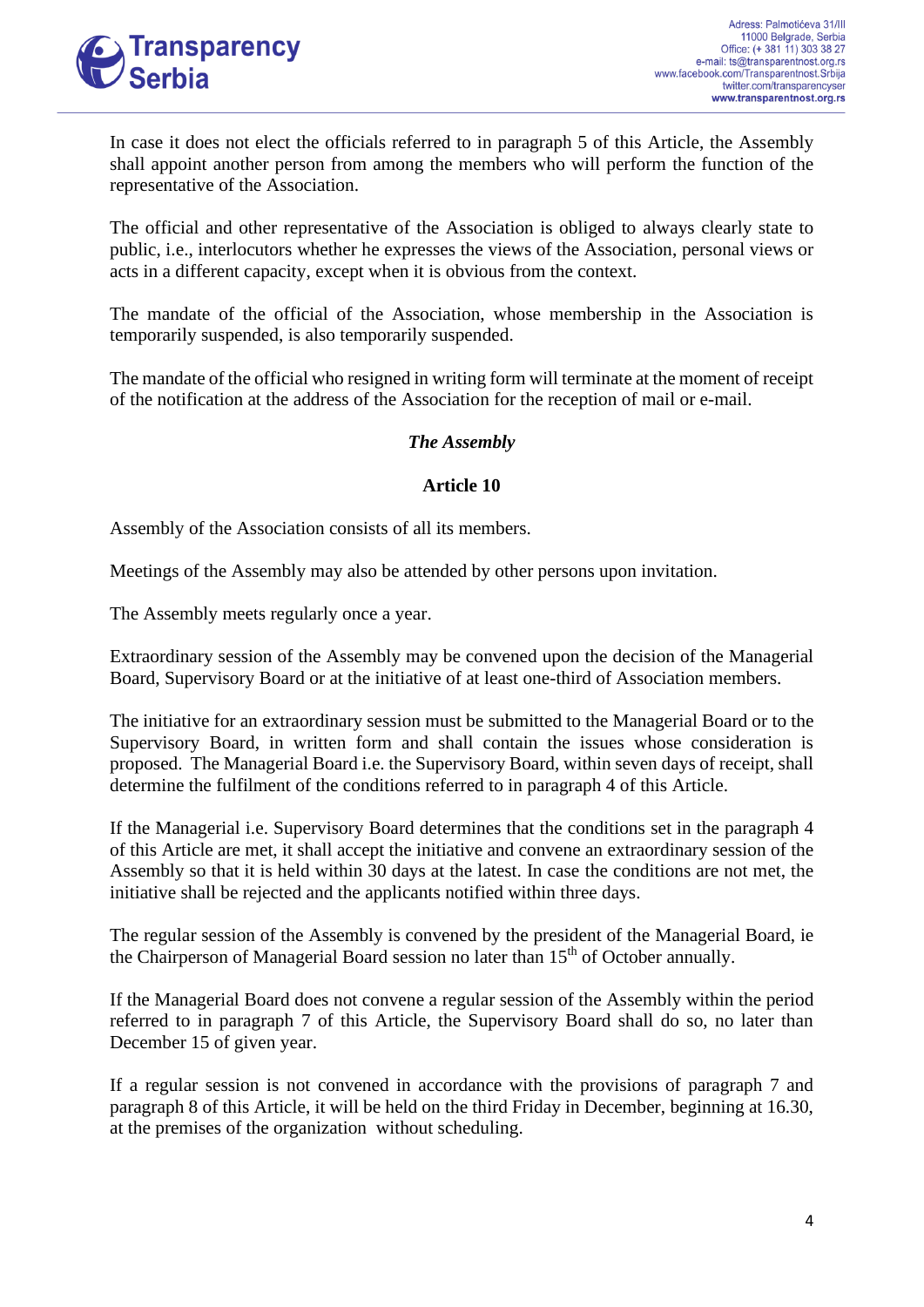

If Assembly, that convened on the basis of paragraph 9 of this article has no preconditions for decision making, all issues that Assembly should regularly decide about shall be considered on the first next Assembly's session.

Members of the Assembly shall be notified by e-mail about the convening of the Assembly, and may be informed in other ways.

The convening of the Assembly must contain information on the time and place of maintenance as well as the daily agenda.

# *The course of the session and the decision-making of the Assembly*

# **Article 10a**

The session is chaired by a person who, by public vote, is elected at the beginning of the session. Until the election of the chairperson, the session is chaired by the oldest member present.

The chairperson appoints the record keeper.

Assembly:

1) adopts the Statute, as well as amendments to the Statute and consolidated text of the Statute; 2) adopts the annual working plan and annual financial plan;

3) adopts other general acts of the Association and confirms general acts adopted by the Managerial Board between two sessions of Assembly;

4) elects and recalls members of the organs and officials of the Association; 5) considers and adopts, reports of the Managerial and Supervisory Board; 6) considers and adopts the annual report, as well as financial and others reports submitted to the state organs;

7) decides on status changes and the dissolution of the Association;

8) decides on joining the unions and other associations in the country and abroad;

9) makes the decision on acceptance and exclusion from the membership of the Association.

Participant considered present is also the member who is able to follow live the session, through the means of distance communication, who is accessible to all materials that are considered at the session and whose presentations can be followed in the same way by other present members.

In case the member is not able to attend the meeting, he or she may delegate its vote to another member of the Association, by giving written authority with instructions on the manner of voting on specified items on the agenda. A member who has delegated vote shall be considered present when deciding on the items on the agenda in connection with which he or she has given instructions on the manner of voting.

All members have the right to vote, which is equal, except of those whose rights have been suspended temporarily. The Assembly will decide on the status of suspended members before resolving other issues.

Exceptionally from the provisions of paragraph 7 of this Article, in deciding on reports on the work of the Association, or any other issue where having conflict of interest, members who are currently employed by the Association or were employed during the period covered by the report cannot participate.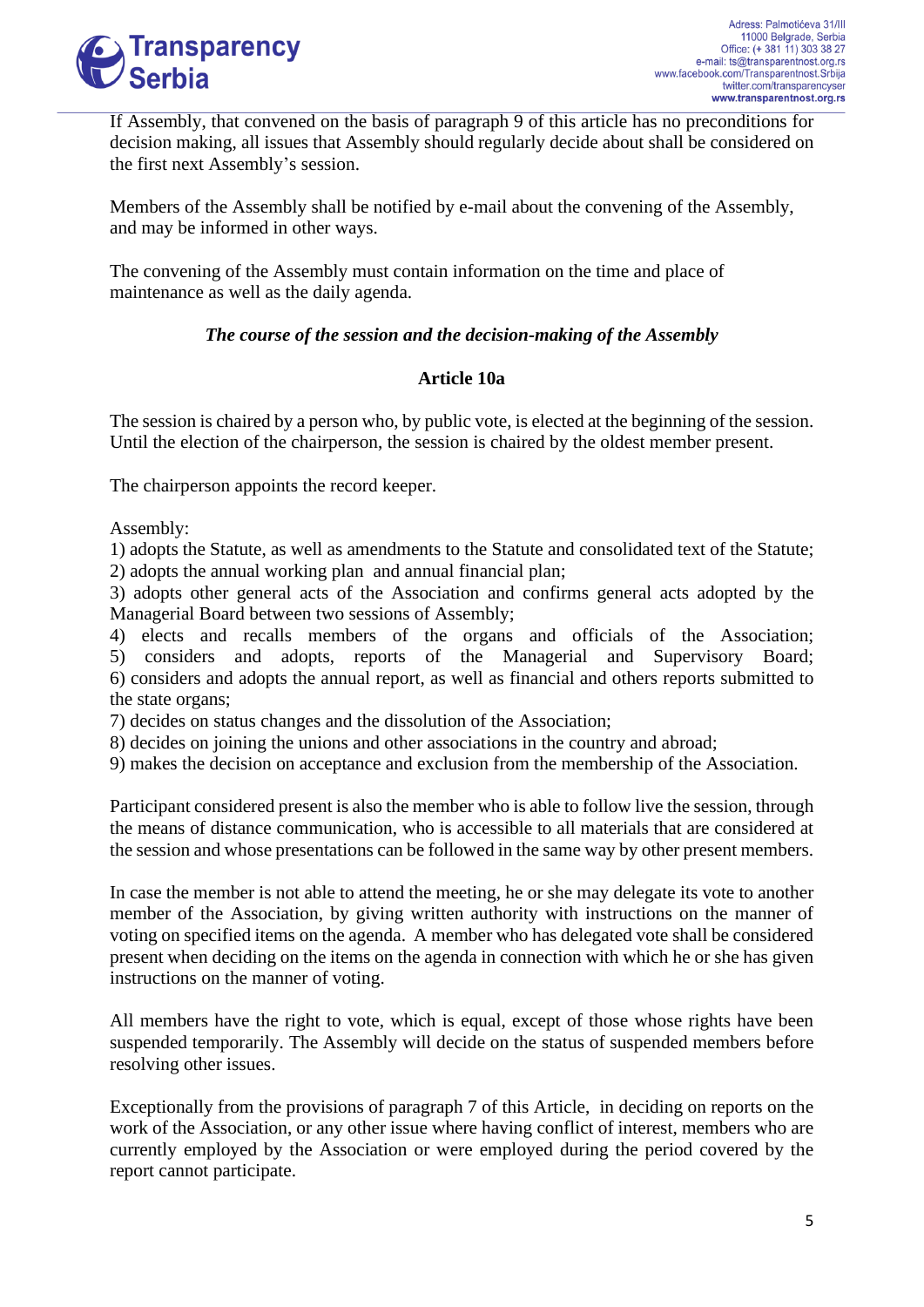

The Assembly makes decisions by the majority of votes of present members, respectively by the majority of votes of the members present with the right to vote on certain items.

For a decision on the changes of the Statute, new Statute and consolidated text of the Statute, a majority of the total number of members is required.

For a decision on the status of Association changes, changes of the Associations goals and the dissolution of the Association two-thirds majority vote of all members is required.

Voting is done publicly, by raising a hand, or otherwise determined at the session.

At the session of the Assembly, a record is kept, containing information on the number of members present, the proposed and adopted agenda, list or content of decisions made and proposals that have not been accepted, the results of the vote, the signature of the chairman and the recorder.

### *Composition and election of the Managerial Board*

### **Article 11**

The Managerial Board is the executive body of the Association, which takes care of implementing the objectives of the Association between two sessions of the Assembly.

Managerial Board consists of five (5) members, appointed and dismissed by the Assembly, among the members of Association.

Candidate proposal for the member of Managerial Board may be submitted by each member of the Association.

The Assembly may elect an Executive Director, a Programme Director and Finance Director.

In the event that the Programme, Executive or Financial Director is not elected, or if his term of office is terminated for another reason, the rules from this Statute on performing duties in case of temporary impediment shall apply.

When more candidates are proposed for membership in the Management Board, i.e., for the functions of executive, program and financial director than the number of candidates to be elected, the candidates who received the largest number of votes shall be considered elected.

If more than one candidate received the same number of votes, the voting is repeated in that part.

If also on the repeated voting several candidates have the same number of votes, the decision is made by drawing lots.

The Managerial Board may elect a president from among its members who do not perform another function in the Association with a mandate until the next session of the Assembly of the Association or elect a chairman for each session.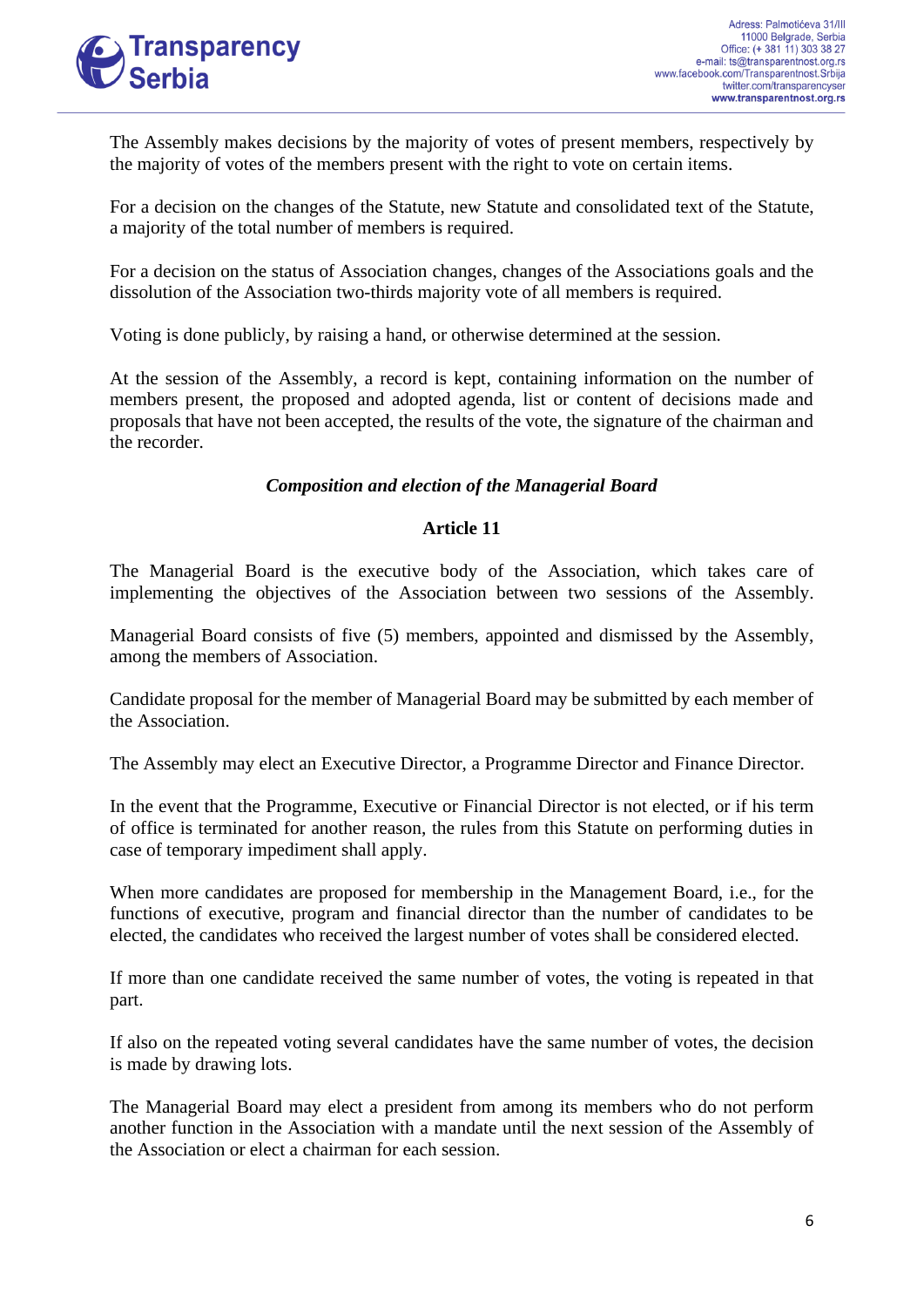

The President of the Managerial Board of the Association chairs the Managerial Board and takes care of achieving the goals of the Association.

In case of impediment, the President is replaced by a member of the Managerial Board whom he appoints or the oldest member of the Managerial Board, if a deputy is not appointed.

The Assembly elects the members of the Managerial Board at each ordinary session, as well as in the extraordinary session, if a revocation takes place.

### *Jurisdiction and decision-making of the Managerial Board*

### **Article 12**

Managerial Board, on issues for which the competence of other bodies and officials is not prescribed:

1) manages the activities of the Association between the two sessions of the Assembly and makes decisions in order to realize the Associations' goals;

2) organizes regular activities of the Association;

3) assigns specific tasks to individual members;

4) makes financial decisions, proposes the annual work plan, annual financial plan and work report;

5) decides on preparation and submission of projects in areas not covered by the annual work program, the manner of financing projects whose leader is the Association when funding is not fully provided, participation in realization of projects together with other organizations, in areas not covered by the annual work plan;

6) appoints project managers which are not from the rank of employees;

7) approves major procurements for the needs of Association, in accordance with the special act of Association;

8) takes the attitude on the most important issues from the programme sphere of the association,;

9) decides to initiate the procedure for amendments to the Statute, on its own initiative or at the request of at least five members of the Association and prepares a draft amendment, submitted to the Assembly;

10) decides to initiate proceedings for compensations under Article 25 Paragraph 2 of the Law on Associations and, if necessary, determines the special Association representative for that procedure;

11) adopts general acts of the Association between the two sessions of the Assembly, on issues that are not in the exclusive competence of other bodies of the Association 12) decides on other matters for which are not, by law or the Statute, authorized other organs of the Association.

The Board shall meet as needed, usually once a month.

Every member of the Managerial Board can appoint the session, by e-mail or by telephone.

The call includes the time and place of the session, as well as at least one agenda item.

The session of the Managerial Board is chaired by his president or other member elected at the beginning of the session.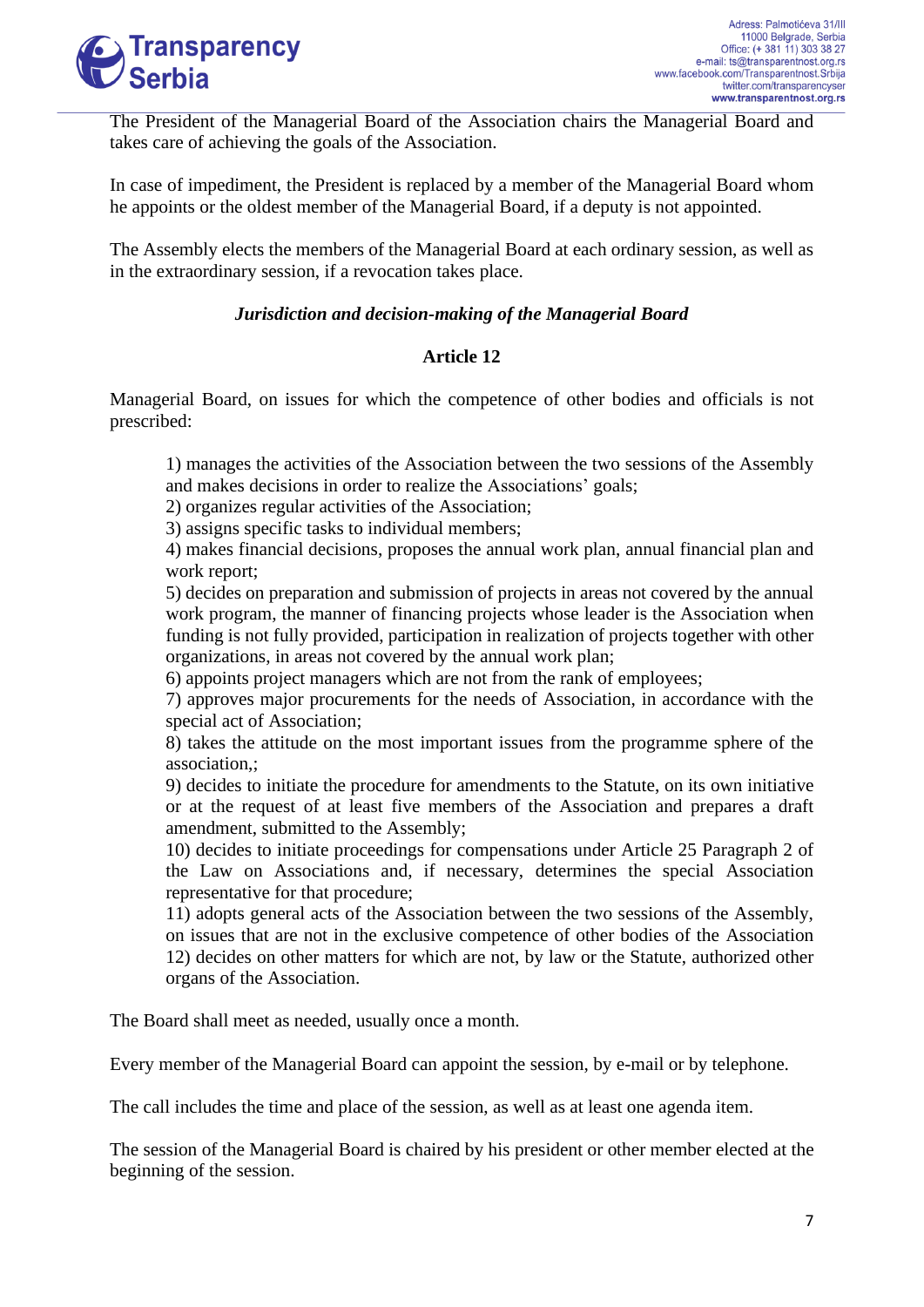

The Managerial Board decides if at least one half of the members is present, and the decisions are made by the majority of votes of all members.

Regarding the presence at the session of the Managerial Board, the rules concerning the attendance to the Assembly session shall apply.

Voting is done by oral announcement.

If the Managerial Board made decisions, they shall be recorded in the record of the session.

### *Composition and election of Supervisory Board*

# **Article 13**

The Supervisory Board supervises the financial affairs of the Association and the work of the Managerial Board, provides guidelines for the work of the Managerial Board and performs other tasks based on the provisions of the Statute, other general acts of Association or the Assembly decision.

Supervisory Board consider draft Annual Work Plan of Association, draft Annual Financial Plan, Annual Report on work and financial reports.

Financial reports are considered, by the rule, once independent audit report is available.

Supervisory Board has five members elected and recalled by the Assembly.

The mandate of the Supervisory Board members lasts four years. The same person may be elected for a member of the Supervisory Board at most two consecutive times.

The candidate for a member of the Supervisory Board may be nominated by each member of the Association, with the approval of the candidate.

At least two Supervisory Board members should reside in regions of Serbia out of Belgrade capital city.

Persons who are not members of the Association may also be elected to the Supervisory Board, if they accept goals of the Association and duties set in Association's acts.

Person that is either employed or engaged in another way that assumes financial benefits by the Association, may not be elected to the Supervisory Board.

When there are more candidates for the Supervisory Board than number of seats, candidates with highest number of votes are elected.

If number of votes for several candidates is equal, in that part voting process will be repeated. If number of votes is equal in the repeated voting as well, decision will be made in that part by lottery.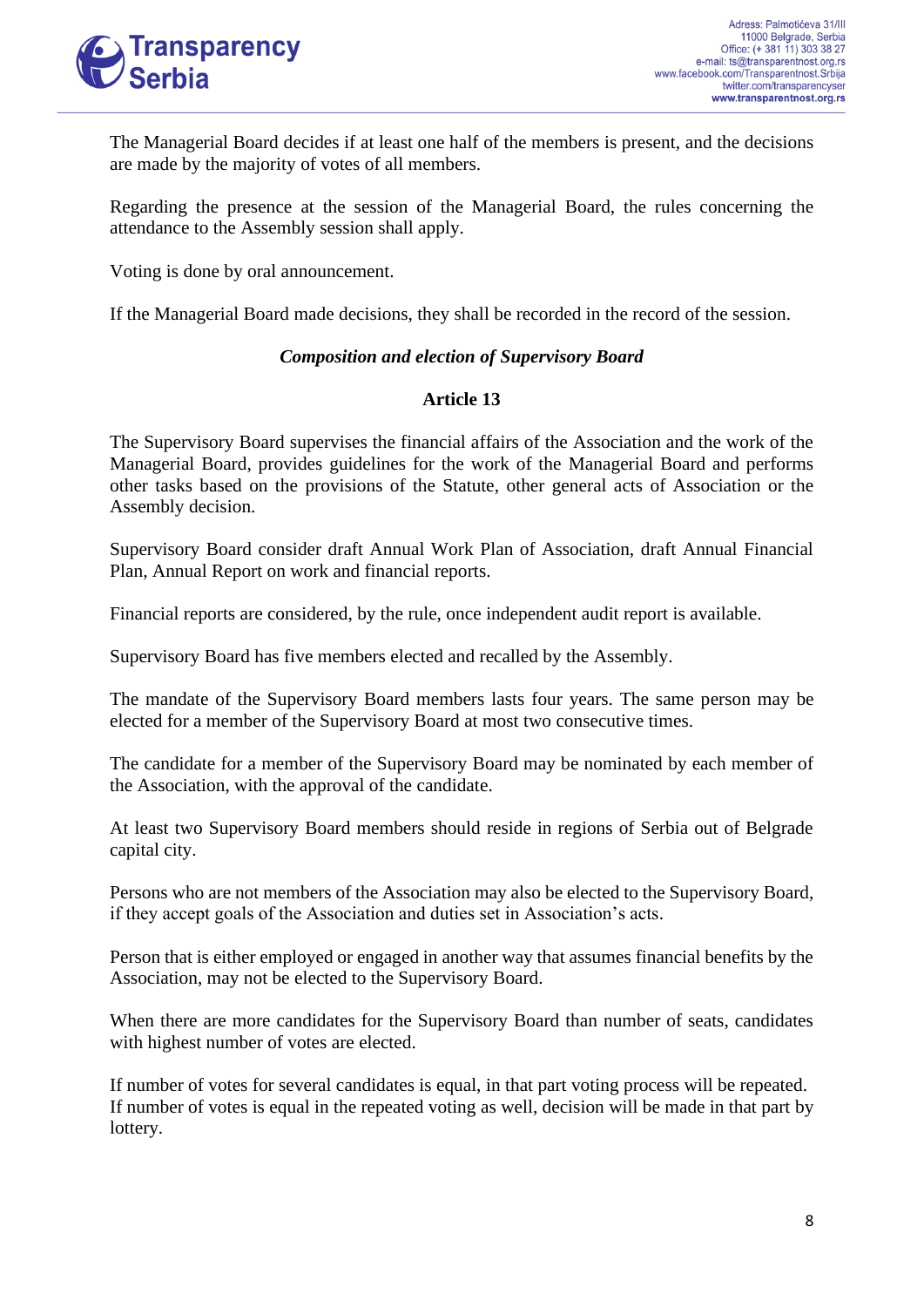

Supervisory Board members may elect one of them as a Chair, for the maximum period of two years, with only one possible consecutive re-election.

Chair of the Supervisory Board presides Supervisory Board meetings, drafts meeting minutes and takes care on fulfilment of Supervisory Board role.

# *Decision making in Supervisory Board*

### **Article 13a**

The Supervisory Board meets at least twice a year, and extraordinary as needed.

If the Supervisory Board did not consider the reports for the previous year or work plans for the next year, the Supervisory Board session shall be held before the beginning of the Assembly session at which the reports will be discussed.

The Supervisory Board session can be appointed by each member, and the time is determined, and the meeting place can be determined.

If there is no elected Chair of the Supervisory Board, a meeting is chaired and minutes are kept by the member who appointed the meeting.

The Supervisory Board sessions can be held through the means of distance communication that allows each participant to hear the others' speeches and that all others can hear him, under the condition that all materials are available to all present participants on the basis of which decisions are made.

The Supervisory Board may decide if at least half of its members are present.

The Supervisory Board decides by a majority of the total number of members.

The record contains information on the time of the session, the decisions that are made and the proposals that are not accepted.

The record is valid if none of the Supervisory Board members issues a remark within 48 hours from the receipt of the e-mail.

The Supervisory Board submits a report at each session of the Assembly.

The report of Supervisory Board contains information of all issues discussed between two sessions of Assembly, with recommendations for the Assembly and guidelines for the work of Managerial Board.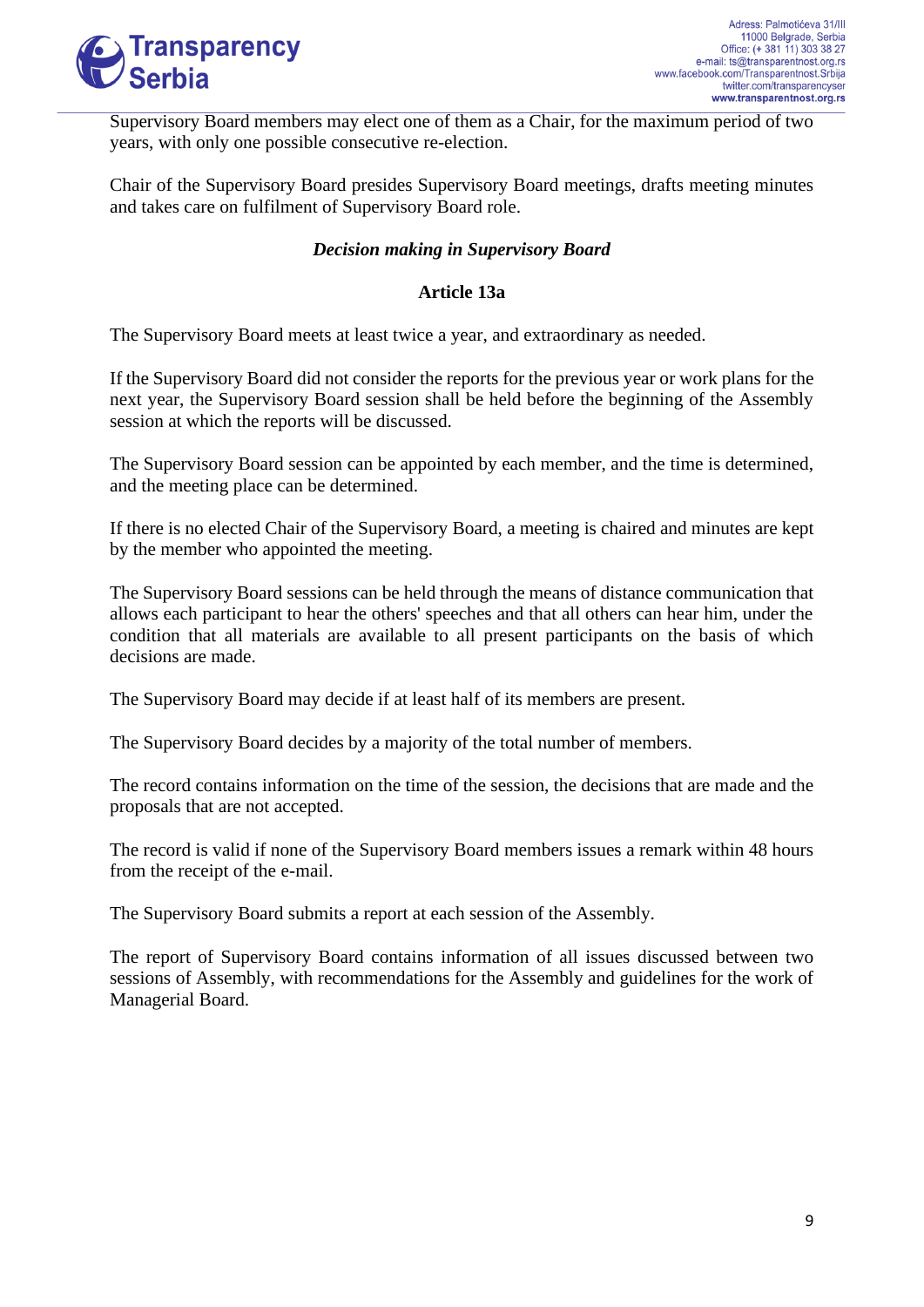

#### *Programme Director*

### **Article 15**

Programme Director makes decisions regarding the Association's attitude on certain issues concerning the realization of the programme goals of the Association in the period between two sessions of the Managerial Board, bearing in mind to make necessary notifications and give other members the opportunity to state their opinion.

Programme Director pre-approves new projects and plans for the implementation of existing projects, deviations from thoseplans, forms of cooperation with other organizations and individuals, as well as engaging experts and associates for certain projects, for which other officials and project managers are obliged to provide adequate data, acts on behalf of the Association on issues related to the realization of program goals, gives proposals and guidelines for the development of program activities of the Association, the implementation of existing and creating new projects, monitors the implementation and achieving of the goals of projects of the Association, prepares reports related to program goals of the Association, cooperates with other organizations on program matters.

Programme Director is responsible for its work to the Managerial Board, by submitting periodical reports on major issues within its jurisdiction.

Managerial Board may temporarily suspend all or certain rights and duties of Programme Director, if determines that he significantly deviated from the principles or established acts of the Association, failed to submit a report on matters within its competence at the request of the Managerial Board, and in case of gross or intentional neglect of obligations that have caused or threaten to cause serious damage to the interests of the Association.

In case of absence, i.e., temporary suspension, duties of Programme Director are performed by the other member of Managerial Board appointed by that body or person appointed by the Association, and if the person is not appointed, the Executive Director.

# *Executive Director*

### **Article 16**

Executive Director manages organization issues of the Association and makes decisions in the period between two sessions of the Managerial Board, acting in accordance with adopted policies, acts, programmes, plans and decisions of the Assembly and Managerial Board.

Within the limits his competence, he is responsible for the daily functioning of the Association, coordination of the use of material and human resources (in cooperation with project managers), coordination of project managers, preparation of acts of the Association, organization and supervision over the work of employees and hired persons in cooperation with project managers, hiring new staff, organizing contacts with the public, communication with other organizations and the international secretariat Transparency International, organizing fundraising for the implementation of new projects, keeping records of membership and documentation relating to the work of the Association.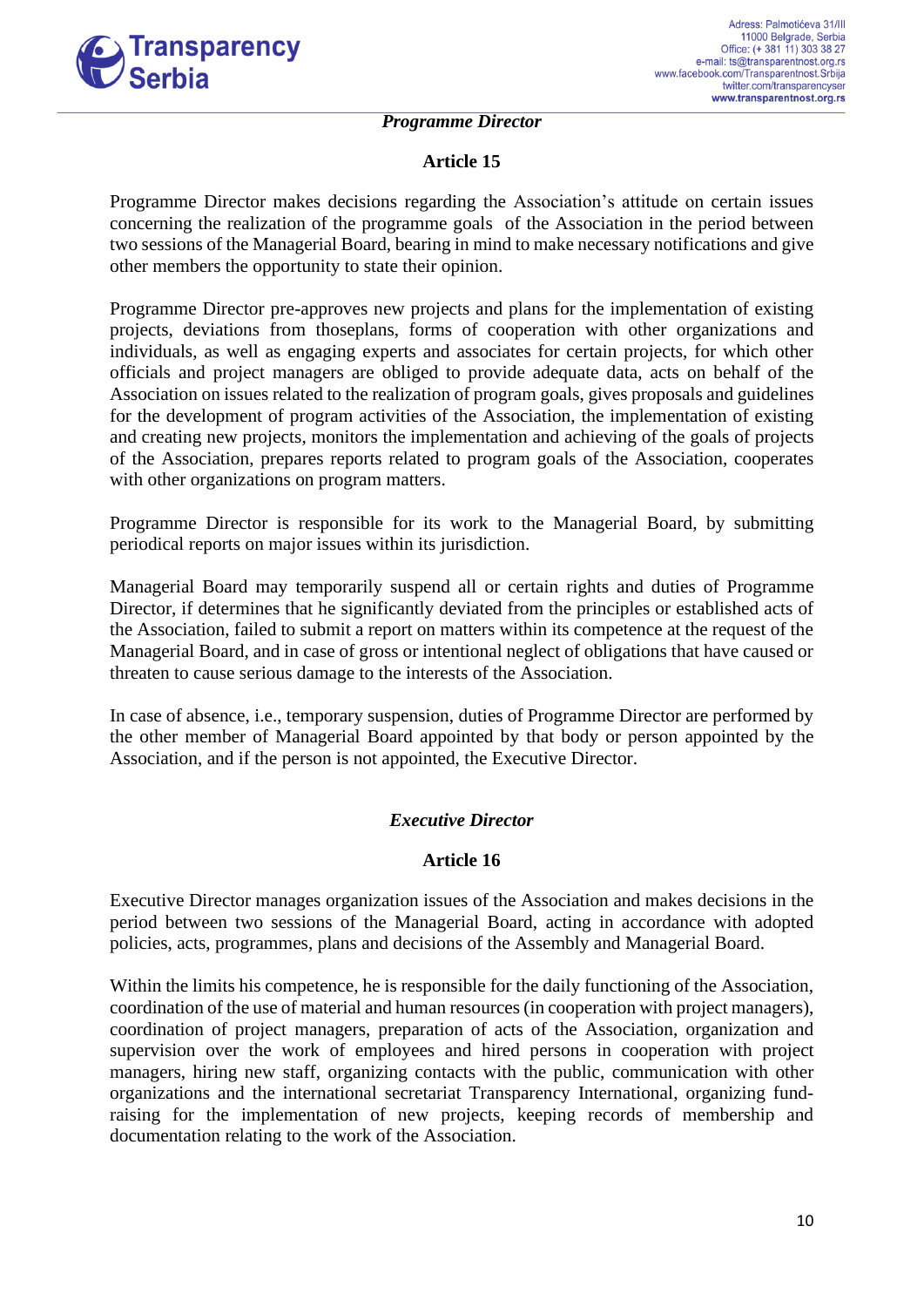

Certain duties of the Executive Director may be entrusted to employees, by employment contract, with the approval of the Managerial Board.

The Executive Director is responsible for his work to the Managerial Board, by submitting periodical reports on the work.

The Managerial Board may temporarily suspend all or certain rights of the Executive Director if it finds that in its work it has significantly deviated from the program principles or established acts of the Association, failed to submit a report on issues within its competence at the request of the Board, and in case of gross or intentional neglect of obligations that have caused or threaten to cause serious damage to the interests of the Association.

In case of absence, i.e., temporary suspension, duties of the Executive Director are performed by another member of the Managerial Board determined by the decision of that body or person engaged by Managerial Board decision, and if such person is not appointed, the Programme Director.

# *Finance Director*

### **Article 17**

Finance Director controls the compliance with the regulations and contracts of the transactions ordered by other officials or organs of the Association, and project managers and executes those transactions.

Finance Director ensures keeping proper material and financial records of the Association in accordance with regulations, conditions derived from specific projects and principles of the Association, ensures the proper allocation of expenses to projects, takes into account the availability of material and financial resources, timely warns of the lack of resources that may endanger the implementation of planned activities and proposes measures for solving these problems, prepares financial reports for the work of the Association as a whole and specific projects, for internal and external use, as well as the budget proposal for new projects in cooperation with persons who are preparing project proposals.

Finance Director is responsible to the Managerial Board, by submitting reports at each session of this organ.

The Managerial Board may temporarily suspend all or certain rights of the Finance Director if it finds that it has significantly deviated from the program principles or established acts of the Association, failed to submit a report on issues within its competence at the request of the Board, and in case of gross or intentional neglect. has caused or threatens to cause serious damage to the interests of the Association.

In case of absence, i.e., temporary suspension, duties of Finance Director are performed by other member of the Managerial Board upon decision of that body, or other person appointed by the Association on the basis of Managerial Board' decision, and if such person is not appointed, the Executive Director.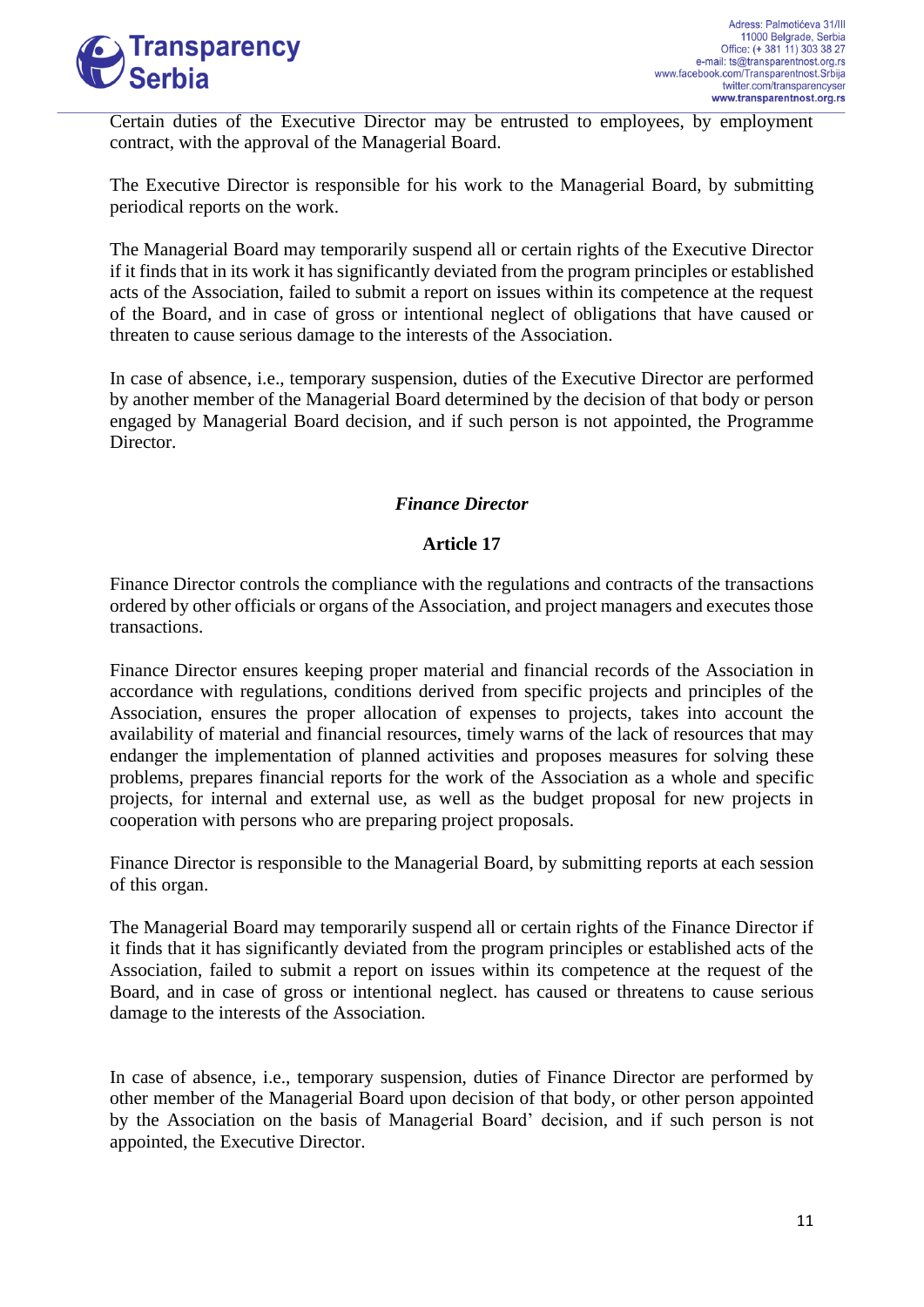

#### *Achieving publicity of work*

### **Article 18**

The work of the Association is open to the public.

Publicity of work is achieved by publishing press releases, press releases on issues related to the work of the Association, publishing periodic publications about the activities of the Association and the results within individual projects, publishing data on public advocacy activities, publishing reports on the work and financial performance of the Association.

Publicity of work is also realized through the distribution of information to functionaries, members and other interested parties, through the list for the delivery of e-mail, through social networks and in other appropriate ways.

The Managerial Board is responsible for regular notification of officials, members and the public, when the competence of a certain official of the Association or an engaged person has not been determined.

Annual accounts, reports on the activities of the Association, work plans and other documents are submitted to the members at the session of the Assembly of the Association.

Oral and written communication that takes place within the Association, draft documents, analyses whose preparation is in progress, completed documents which by their nature are not intended for publication or which cannot be published before the occurrence of a certain condition (e.g., deadline, approval), and are available to functionaries, members, employees, business associates and other engaged persons, must not be made available to third parties, except when there is a legal or contractual obligation of the Association.

### *Means for achieving the objectives and disposing resources*

### **Article 19**

The Association raises funds for work through membership fees, voluntary contributions, donations and gifts, financial subsidies, on the basis of a project implementation contract and on other legally allowed way.

Financial and other funds of the Association may be used only for the purposes intended by the financial plans, adopted within the work plan of the Association, for the realization of concluded contracts and fulfilment of legal obligations, as well as for the realization of the program goals of the Association.

Property of the Association contains material resources, financial resources, intellectual property and other assets acquired in accordance with positive regulations.

Financial resources of the Association are found on the RSD and foreign currency accounts of the Association held with commercial banks.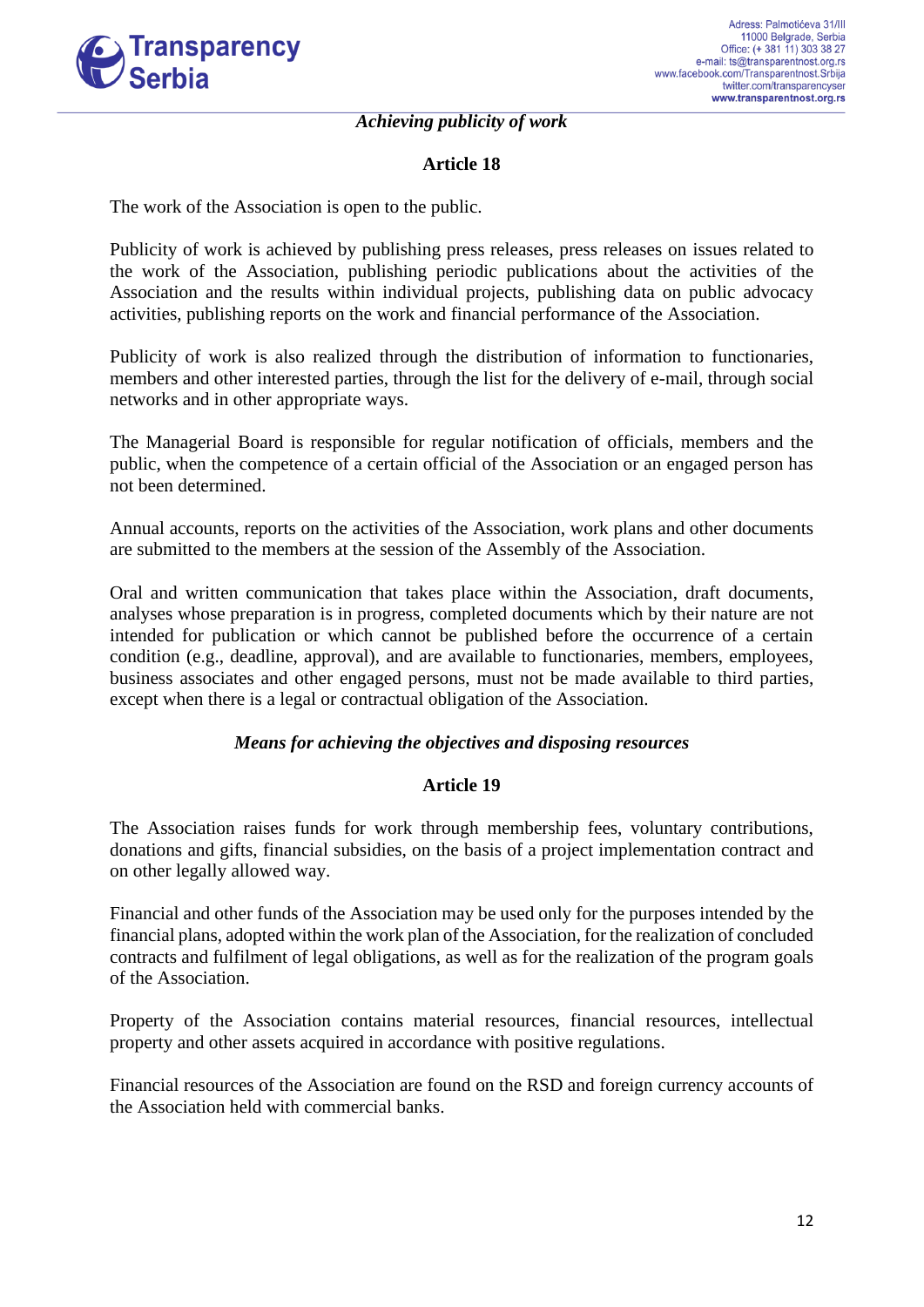

Resources for carrying out projects can only be used to purposes for which they are intended, in accordance with contractual obligations and agreed rules on deviations from the approved budget.

The order for the use of financial resources for the realization of the project can be given by the project manager, the Executive Director and the Managerial Board.

Order for the use of other material resources is given by Executive Director, another person based on the approval from the Managerial Board or Managerial Board.

The order, i.e., approval for the use of the intellectual property rights of the Association can be given by the Programme Director or the Managerial Board.

Correctness of the order for use of financial means is controlled by the Financial Director, i.e., another person appointed by the Managerial Board, in cooperation with an expert engaged for accounting purposes.

Order for use of funds that are not obtained for the need of implementation for certain projects is made by Executive Director, in accordance with the rules established by the Managerial Board.

In accordance with the financial possibilities and contractual obligations, the financial statements of the Association are independently audited.

# *Economic activity by which profit is obtained*

# **Article 20**

The Association raises funds by performing a commercial activity: **72.20 Research and development on social sciences and humanities.**

The association can begin with the direct performance of this activity after the completed registration in the Register of business entities.

Profit made in the manner specified in paragraph 1 of this Article, after the payment of expenses related to the acquisition of income, may be used only for the achievement of the Association's goals, including the costs of regular work of the Association, their own participation in the financing of certain projects, as well as to cover necessary costs for which there is no other source of funding.

# *Termination of Association*

# **Article 21**

The Association shall cease to operate by the decision of the Assembly, when conditions for achieving the objectives of the Association do not exist anymore, as in other cases specified by law.